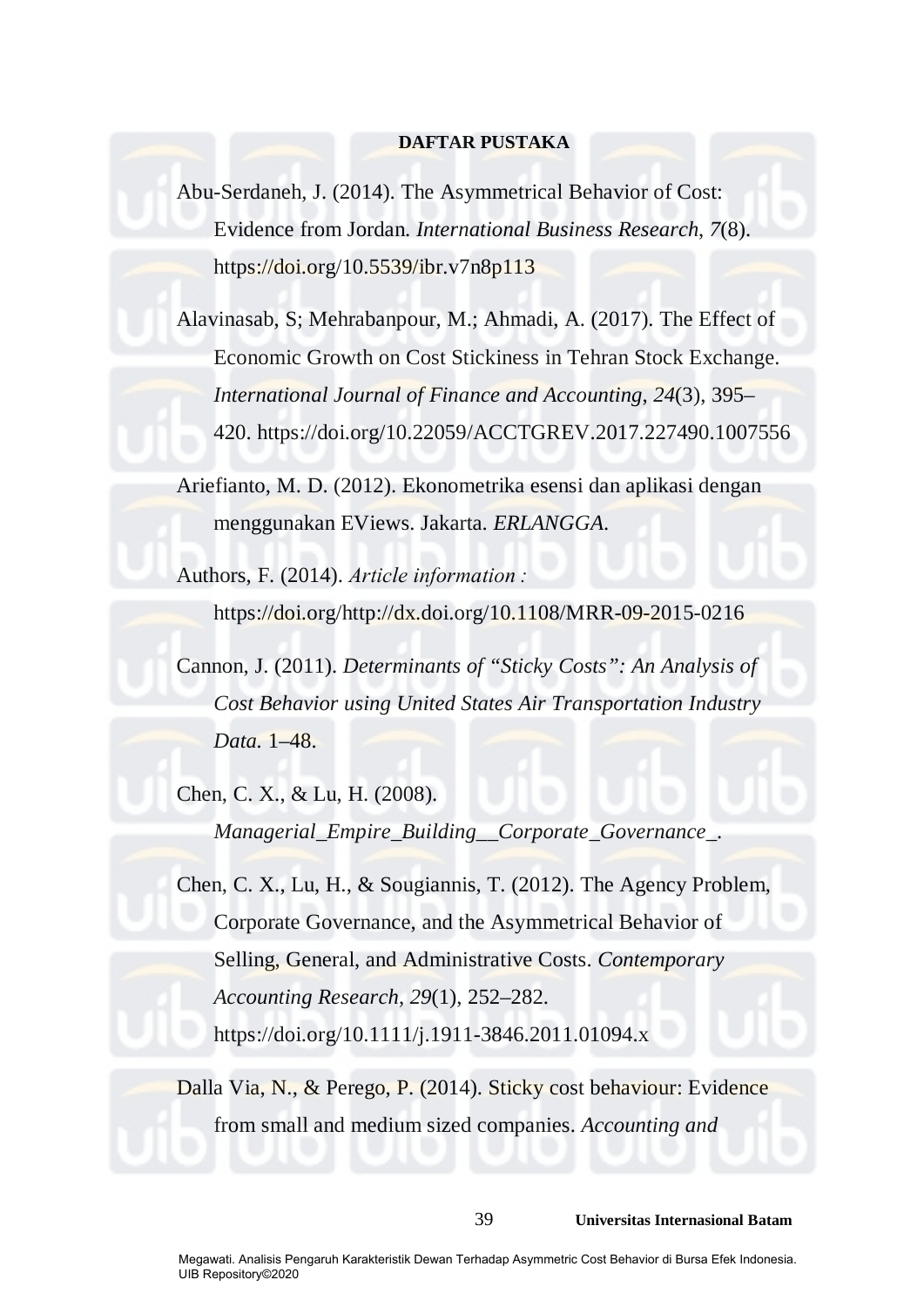*Finance*, *54*(3), 753–778. https://doi.org/10.1111/acfi.12020

Daniel Baumgarten. (2012). The cost stickiness phenomenon : causes, characteristics, and implications for fundamental analysis and financial analysts' forecasts. *Cologne: Springer Gabler*.

Dierynck, B., Landsman, W. R., & Renders, A. (2012). Do managerial incentives drive cost behavior? Evidence about the role of the zero earnings benchmark for labor cost behavior in private Belgian firms. *Accounting Review*, *87*(4), 1219–1246. https://doi.org/10.2308/accr-50153

Ekonomika, F., Bisnis, D., & Diponegoro, U. (2015). *Analisis Pengaruh Struktur Kepemilikan , Board Size , Leverage , Dan Growth Opportunity Terhadap*.

Fransiska, Y. (2014). Pengaruh Kepemilikan Institusional , Kepemilikan Manajerial , dan Kebijakan Dividen terhadap Kebijakan Hutang Pada Perusahaan Manufaktur yang Terdaftar Di Bursa Efek Indonesia Tahun 2012-2014. *Journal Riset Mahasiswa*, *20*, 1–15. Retrieved from https://media.neliti.com

Golden, J. (2015). *Acknowledgements : We thank workshop participants at the University of Memphis for their comments on the early draft of the manuscript . We thank Joseph Zhang and Kevin Kim for helpful comments and suggestions .* 1–43.

Hemati, M., & Javid, D. (2017). The Effects of the Earnings Management and Corporate Governance on Expense Stickiness. *International Journal of Accounting Research*, *05*(02). https://doi.org/10.4172/2472-114X.1000161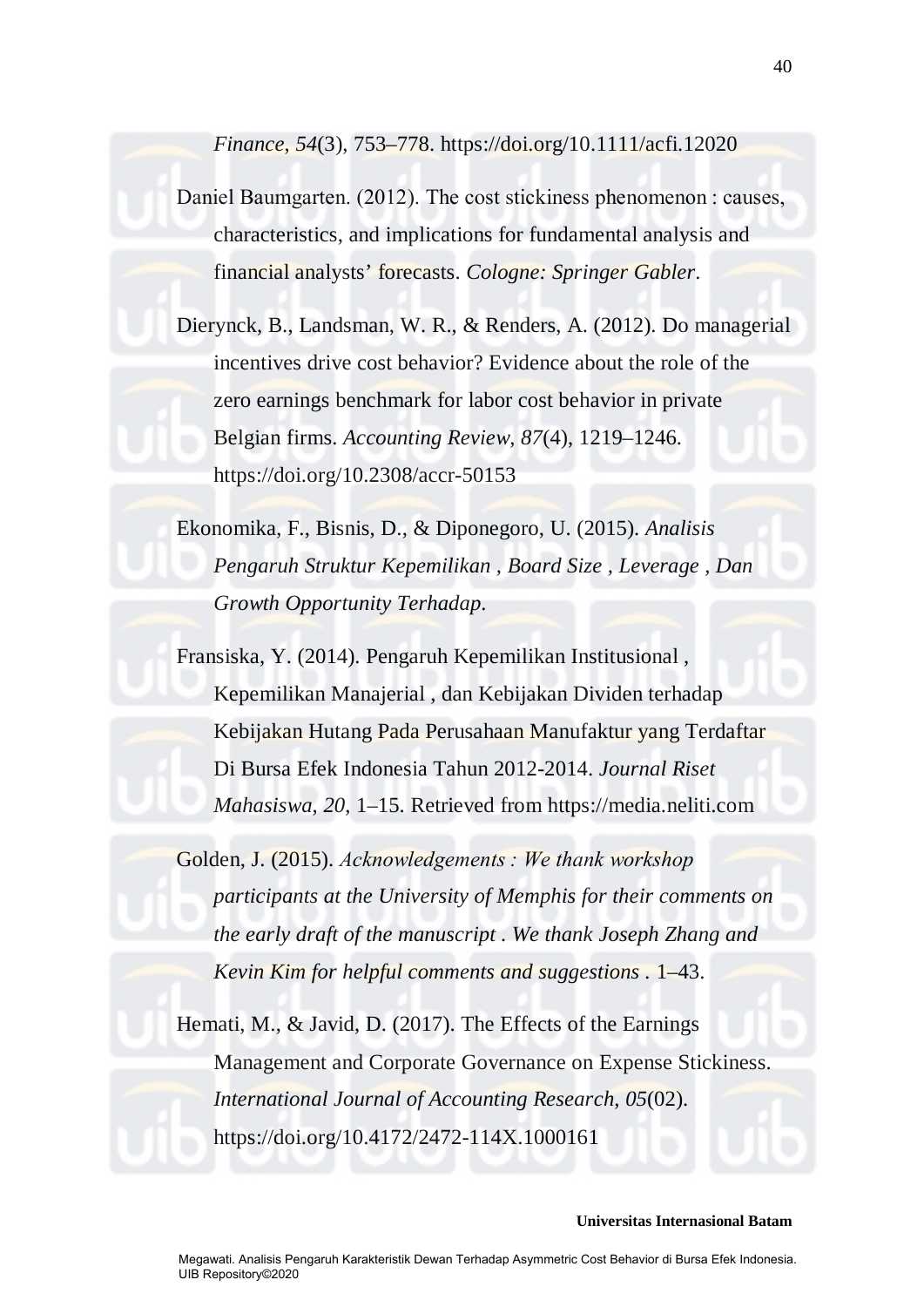Ibrahim, A. E. A. (2018). Board characteristics and asymmetric cost behavior: evidence from Egypt. *Accounting Research Journal*, *31*(2), 301–322. https://doi.org/10.1108/ARJ-11-2015-0148

Kama, I., & Weiss, D. (2013). Do Earnings Targets and Managerial Incentives Affect Sticky Costs? *Journal of Accounting Research*, *51*(1), 201–224. https://doi.org/10.1111/j.1475- 679X.2012.00471.x

Kim, J.-B., & Wang, K. (2014). Labor unemployment risk and sticky cost behavior. *2014 Canadian Academic Accounting Association Annual Conference*, (January).

Kwon, D. H. (2018). Stock option grants and cost behavior. *Journal of Applied Business Research*, *34*(2), 265–276. https://doi.org/10.19030/jabr.v34i2.10125

Liang, S., Chen, D., & Hu, X. (2014). External auditor types and the cost stickiness of listed companies. *China Journal of Accounting Studies*, *2*(4), 294–322. https://doi.org/10.1080/21697213.2014.982004

Namitha, C., & Shijin, S. (2016). Managerial discretion and agency cost in Indian market. *Advances in Accounting*, *35*, 159–169. https://doi.org/10.1016/j.adiac.2016.06.002

Nelmida, & Siregar, S. O. . (2016). Pengaruh Perubahan Penjualan , Capital Intensity Ratio , Debt to Asset Ratio , dan Current Ratio terhadap Cost Stickiness dalam Perusahaan di Bursa Efek Indonesia. *Jurnal Ekonomi, Manajemen Dan Perbankan*, *2*(1), 1– 10.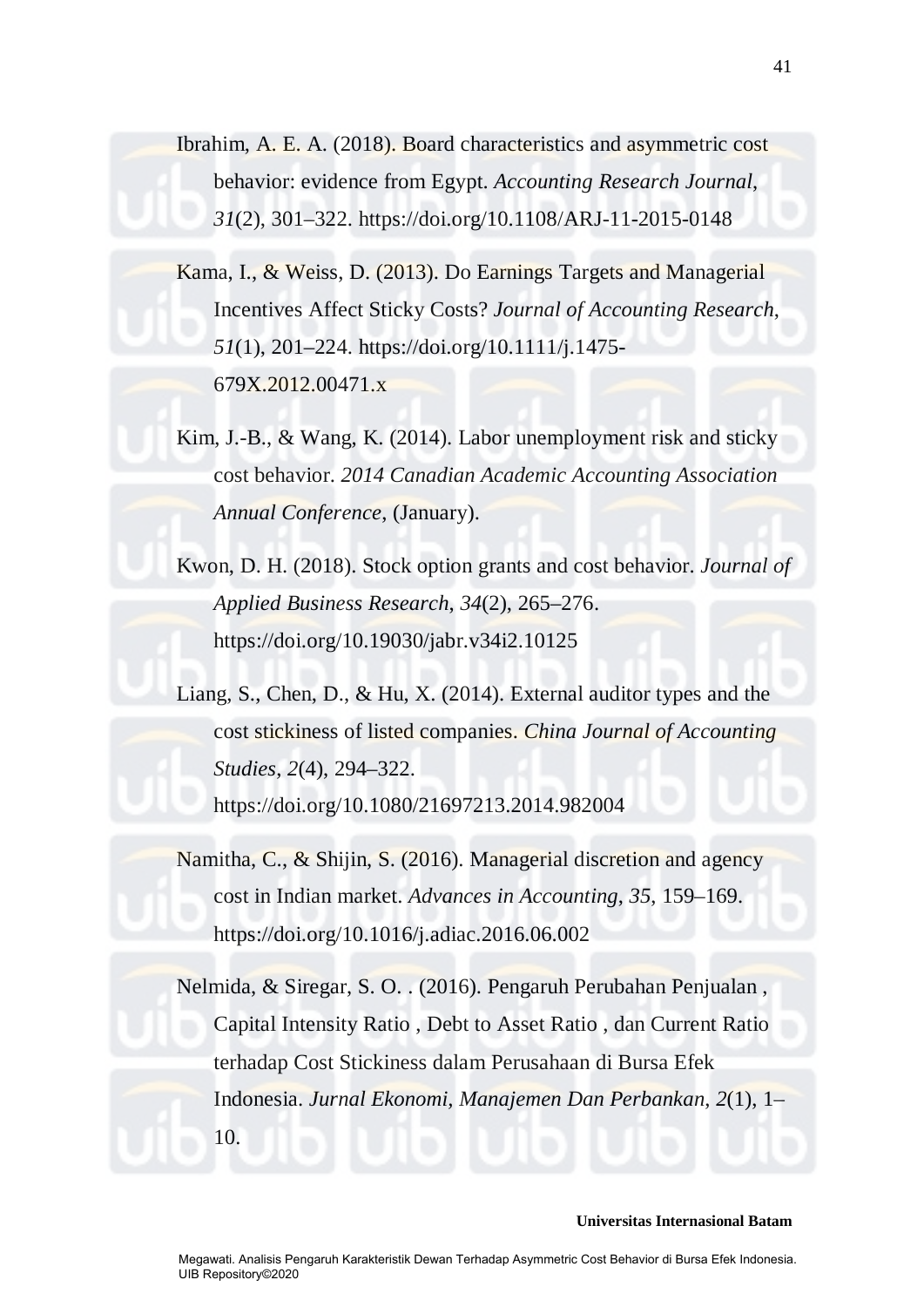Nur, Indriantoro, dan Bambang, S. (2013). *Metodologi Penelitian Bisnis Untuk Akuntansi dan Manajemen, BPFE, Yogyakarta.*

Porporato, M., & Económicas, F. D. C. (2012). *Evidence of sticky costs in banks of Argentina , Brazil and Canada Eliana Werbin*. *5*(4), 303–320.

Primanita Setyono, A. N. (2008). Analysis Of Selling, General And Administrative Cost Stickiness On Net Sales At Different Economic Condition. *Jurnal Dan Prosiding SNA - Simposium Nasional Akuntansi*, *11*.

Rahmadani dan Yonesta, E. (2016). *Analisis Regresi Data Panel*.

Saputra, O. A., Mitra, S., Palembang, A., Studi, P., & Keperawatan, D. (2013). *2012 /2013 metode penelitian kuantitatif*.

Sugiyono. (2013). *metode penelitian kuantitatif, kualitatif dan R&D, Alfabeta, Bandung*.

Suryana. (2010). Metodologi Penelitian: Model Praktis Penelitian Kuantitatif dan Kualitatif. *Universitas Pendidikan Indonesia*, 1– 58. https://doi.org/10.1007/s13398-014-0173-7.2

Warganegara, D. L., & Tamara, D. (2014). "The Impact of Cost Stickiness on the Profitability of Indonesian Firms." *International Journal of Social, Behavioral, Educational, Economic, Business and Industrial Engineering*.

Winarno, W. W. (2015). *Analisis Ekonometrika dan Statistik dengan Eviews.Yogyakarta. UPP STIM YKPN*.